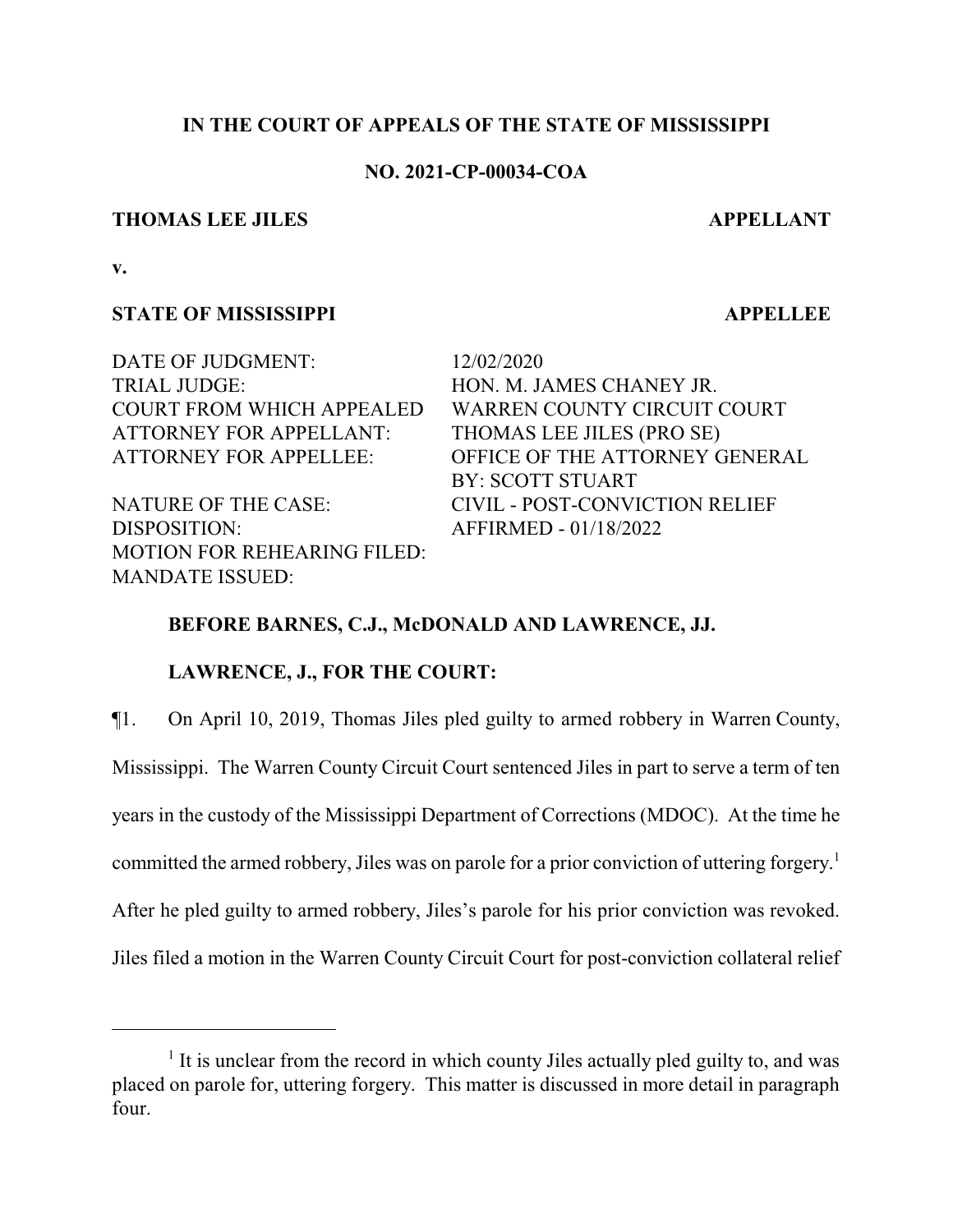(PCR), alleging two issues: (1) his parole revocation violated his due process rights; and (2) his counsel was constitutionally ineffective. The Warren County Circuit Court dismissed Jiles's PCR motion, holding that the court did not have jurisdiction to review the revocation of Jiles's parole imposed on him by another county's circuit court and holding Jiles's ineffective-assistance-of-counsel claim was without merit because Jiles submitted "only his own declaration and the bare allegations of the motion itself." Jiles appealed the dismissal. After review of the record, this Court affirms the circuit court's order dismissing Jiles's PCR motion for lack of jurisdiction and for failing to provide a sufficient record.

#### **ANALYSIS**

¶2. This Court reviews a circuit court's dismissal of a PCR motion for abuse of discretion. *See Kennedy v. State*, 287 So. 3d 258, 263 (¶12) (Miss. Ct. App. 2019) (citing *Ware v. State*, 258 So. 3d 315, 317-18 (¶7) (Miss. Ct. App. 2018)). Appellate courts will only reverse a trial court's dismissal of a PCR motion if the decision is "clearly erroneous." *Id*. Questions of law are reviewed de novo. *Wallace v. State*, 180 So. 3d 767, 769 (¶7) (Miss. Ct. App. 2015). ¶3. Jiles appealed the revocation of his parole, which another county's circuit court had imposed, in a PCR motion he filed in the Warren CountyCircuit Court. "A motion for postconviction relief 'must be filed in the trial court where the sentence was initially imposed.'" *Thompson v. Turner*, 294 So. 3d 678, 679 (¶4) (Miss. Ct. App. 2020) (quoting *Smith v. Epps*, 210 So. 3d 982, 984 (¶8) (Miss. Ct. App. 2015) (Mississippi Code Annotated section 99-39-7 requires a PCR motion to "be filed in the trial court where the sentence was initially imposed.")).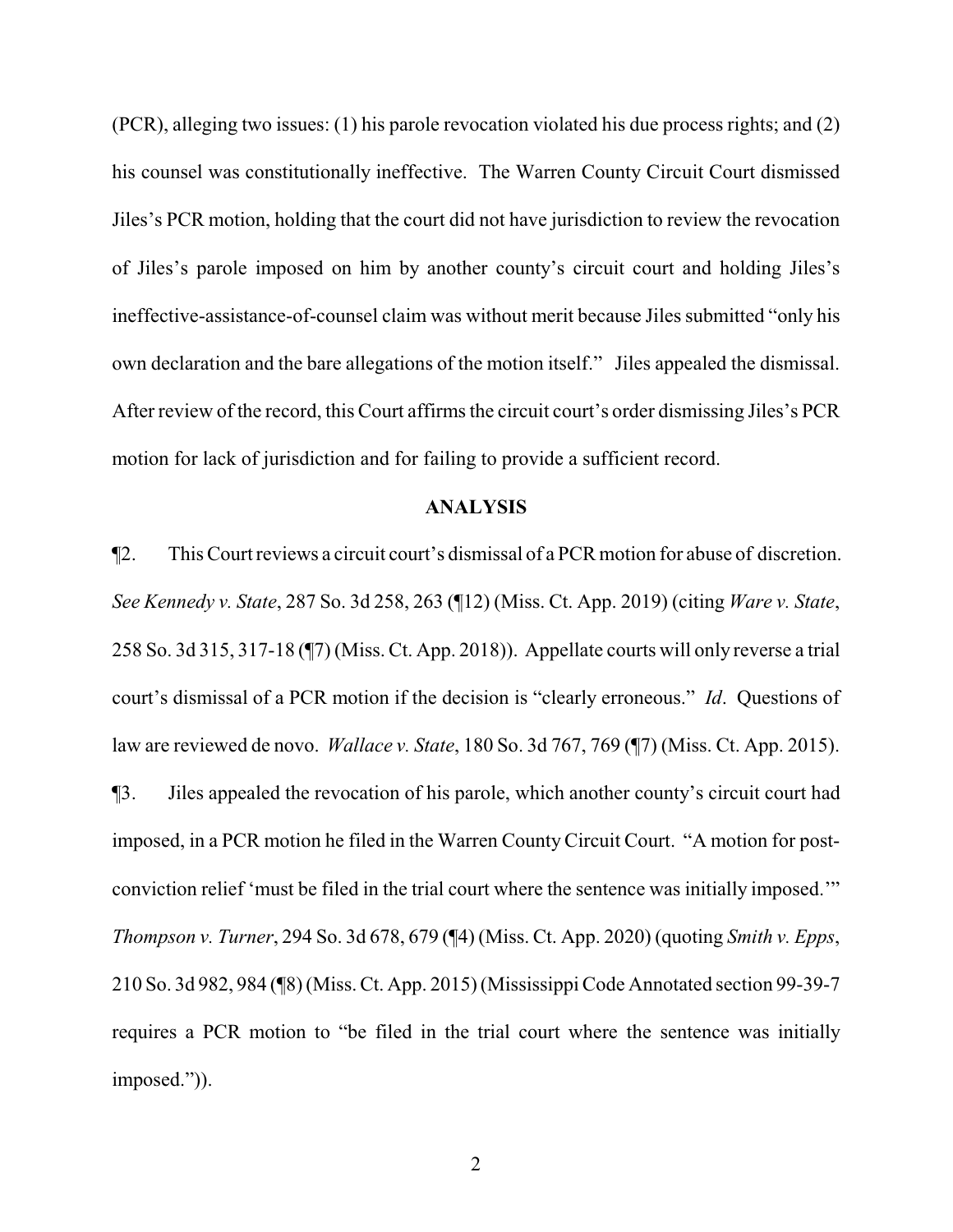¶4. On December 9, 2014, Jiles was convicted and sentenced in either Yazoo County or Madison County, Mississippi, for uttering forgery. In its order dismissing the PCR motion, the Warren County Circuit Court indicated that Jiles "was on parole for a Madison County . . . uttering forgery conviction . . . ." However, it is unclear from the record which county Jiles's prior conviction and sentence for uttering forgery actually occurred. There was no plea petition, plea-hearing transcript, or sentencing order indicating in which countyJileswas actually convicted and sentenced for uttering forgery. The only document in the record regarding uttering forgery was a warrant for a probation violation, which indicated Jiles pled guilty to the charge of uttering forgery in Yazoo County. For purposes of this appeal, it does not matter if his prior conviction was in Yazoo County or Madison County. Regardless of the county in which the uttering-forgery conviction actually occurred, the Warren County Circuit Court did not have jurisdiction to address a PCR motion concerning the criminal judgment for uttering forgery imposed in another county. Jiles should have filed his PCR motion with the "trial court where [his] sentence was initially imposed." *Thompson*, 294 So. 3d at 679 (¶4). Therefore, the Warren County Circuit Court properly dismissed Jiles's PCR motion for lack of jurisdiction in this regard.

¶5. Jiles also argues that he received ineffective assistance of counsel. However, it is unclear whether he is alleging ineffective assistance of counsel for his WarrenCountyarmedrobbery conviction or the uttering-forgery parole revocation. For the purposes of this appeal, it is clear that Jiles attached no affidavits or documents to support his claims in the circuit court. He also failed to develop the record for this Court to review his ineffective-assistance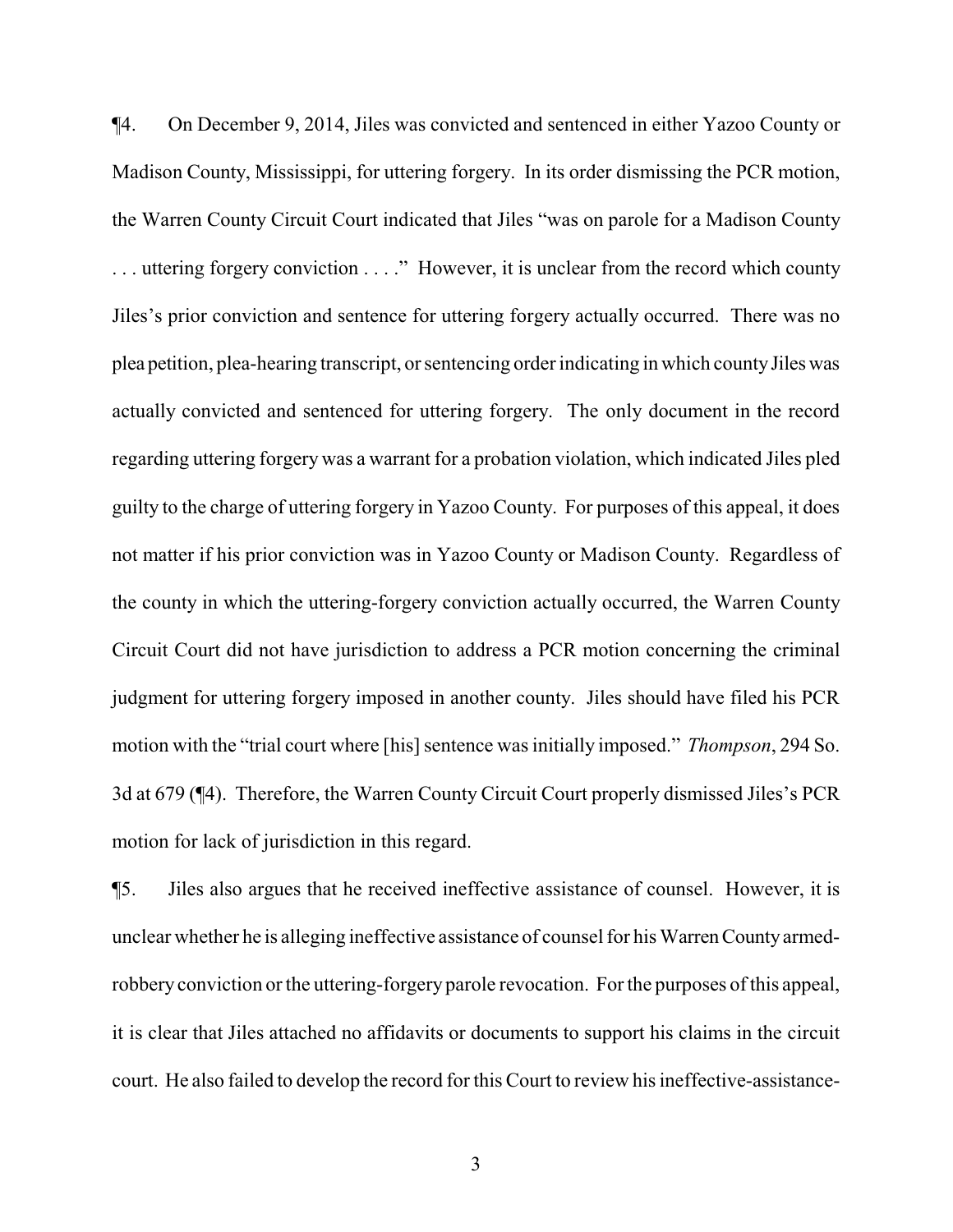of-counsel claim. Mississippi Code Annotated section 99-39-11(2) (Rev. 2020) states that a trial judge may dismiss a PCR motion "if it plainly appears from the face of the motion, any annexed exhibits and the prior proceedings in the case that the movant is not entitled to any relief." The Mississippi Supreme Court has held that "it is the duty of the appellant to see that the record of trial proceedings wherein error is claimed is brought before this Court." *Tidwell v. State*, 297 So. 3d 1142, 1146 (¶12) (Miss. Ct. App. 2020) (quoting *Smith v. State*, 572 So. 2d 847, 849 (Miss. 1990)). In other words, the petitioner is "required to provide an adequate record to support his claims." *Kent v. State*, 269 So. 3d 401, 403 (¶9) (Miss. Ct. App. 2018). Additionally, this Court has held that "[i]n the absence of contrary indication, this Court must accept as true that order of the trial judge . . . ." *Lyons v. State*, 881 So. 2d 373, 376 (¶8) (Miss. Ct. App. 2004).

¶6. The Warren County Circuit Court found that Jiles's "declaration was insufficient to support his claim" of ineffective assistance of counsel. The court noted that Jiles submitted "only his own declaration and the bare allegations of the motion itself that his attorney refused to file a motion to dismiss asserting violations of his due process rights." Jiles did not provide any "contrary indication" in his appeal. *See id*. Therefore, this Court "must accept as true" the findings in the circuit court's order. *Id.* The Warren CountyCircuit Court properly dismissed Jiles's ineffective-assistance-of-counsel claim because he failed to support his assertions, and he failed to develop a sufficient record.

#### **CONCLUSION**

¶7. Upon review of the record before this Court, we affirm the Warren County Circuit